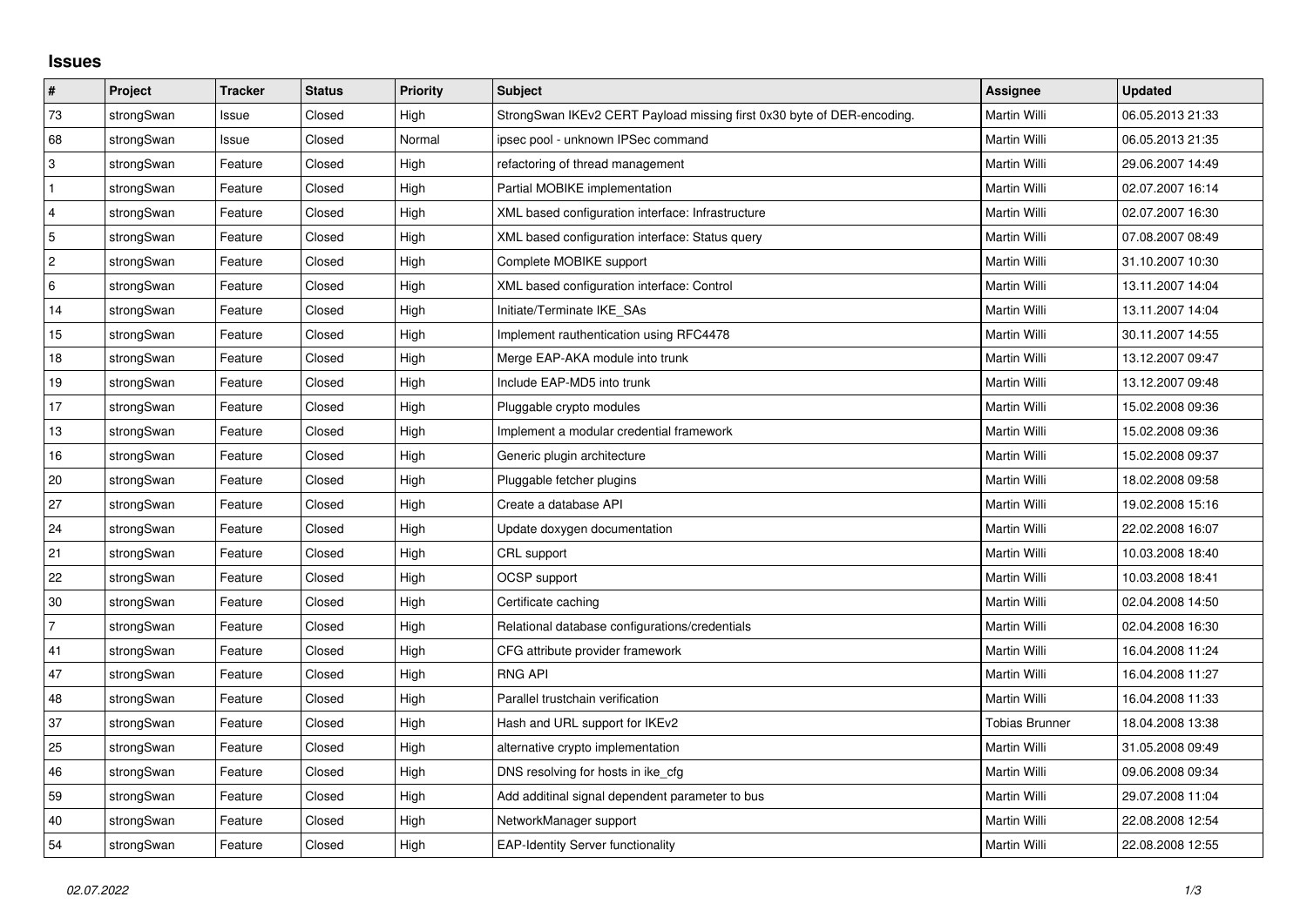| $\vert$ # | Project    | <b>Tracker</b> | <b>Status</b> | <b>Priority</b> | Subject                                                                     | Assignee              | <b>Updated</b>   |
|-----------|------------|----------------|---------------|-----------------|-----------------------------------------------------------------------------|-----------------------|------------------|
| 60        | strongSwan | Feature        | Closed        | High            | Implement draft-sheffer-ikev2-gtc-00 with PAM password verification         | Martin Willi          | 22.08.2008 12:59 |
| 69        | strongSwan | Feature        | Closed        | Normal          | Improve scheduler performance                                               | <b>Tobias Brunner</b> | 04.12.2008 17:03 |
| 42        | strongSwan | Feature        | Closed        | High            | CFG attribute handler framework                                             | Martin Willi          | 28.04.2009 10:23 |
| 76        | strongSwan | Feature        | Closed        | Normal          | crypto test framework                                                       | Martin Willi          | 12.06.2009 11:31 |
| 78        | strongSwan | Feature        | Closed        | Normal          | Integrity tester for libstrongswan and all plugins.                         | Martin Willi          | 27.06.2009 16:19 |
| 67        | strongSwan | Feature        | Closed        | Normal          | Implement DH groups 22-24                                                   | Martin Willi          | 19.04.2010 14:51 |
| 100       | strongSwan | Feature        | Closed        | Normal          | Derive traffic selectors from authentication process                        | Martin Willi          | 23.07.2010 16:53 |
| 23        | strongSwan | Feature        | Closed        | Low             | PKCS#11 based smartcard implementation                                      | Martin Willi          | 12.10.2010 13:42 |
| 129       | strongSwan | Feature        | Assigned      | Normal          | Relations between ike/child/peer_cfg                                        | Martin Willi          | 06.02.2012 10:50 |
| 128       | strongSwan | Feature        | Closed        | Normal          | Plugin dependencies                                                         | Martin Willi          | 06.02.2012 10:51 |
| 57        | strongSwan | Feature        | Closed        | Normal          | new pluto connection option: verify identifier                              | Andreas Steffen       | 25.07.2013 10:07 |
| 39        | strongSwan | Feature        | Rejected      | High            | Configuration support in Manager                                            | Martin Willi          | 04.07.2014 11:07 |
| 38        | strongSwan | Feature        | New           | Low             | OCSP in IKE payload, RFC4806                                                |                       | 19.12.2014 14:20 |
| 8         | strongSwan | <b>Bug</b>     | Closed        | Urgent          | MOBIKE selects disappearing IPv6 address                                    | Martin Willi          | 05.07.2007 09:03 |
| $10$      | strongSwan | <b>Bug</b>     | Closed        | High            | distribution cannot be built because logout.cs template is missing in trunk | Martin Willi          | 18.09.2007 07:43 |
| 11        | strongSwan | Bug            | Closed        | High            | Show IKE_SA status overview                                                 | Martin Willi          | 31.10.2007 10:29 |
| 12        | strongSwan | <b>Bug</b>     | Closed        | Immediate       | Fix build on uClibc                                                         | Martin Willi          | 31.10.2007 10:34 |
| 29        | strongSwan | Bug            | Closed        | Low             | 'make install' fails if 'sysconfdir' does not exist.                        | Andreas Steffen       | 22.02.2008 15:53 |
| 28        | strongSwan | <b>Bug</b>     | Closed        | Low             | 'make install' fails if 'sysconfdir' does not exist.                        | Andreas Steffen       | 22.02.2008 15:54 |
| 32        | strongSwan | Bug            | Closed        | High            | ikev2/rw-no-idr scenario fails                                              | Martin Willi          | 19.03.2008 11:13 |
| 31        | strongSwan | Bug            | Closed        | High            | ikev2/rw-eap-aka-rsa scenario fails                                         | Martin Willi          | 19.03.2008 15:25 |
| 33        | strongSwan | <b>Bug</b>     | Closed        | High            | ikev2/crl-revoked scenario broken                                           | Martin Willi          | 19.03.2008 19:02 |
| 26        | strongSwan | Bug            | Closed        | High            | Port all tools to new crypto/credential APIs                                | Martin Willi          | 21.03.2008 18:04 |
| 34        | strongSwan | Bug            | Closed        | High            | ikev2/multi-level-ca-loop segfaults                                         | Martin Willi          | 31.03.2008 09:19 |
| 35        | strongSwan | Bug            | Closed        | High            | ikev2/ocsp-no-signer-cert scenario segfaults                                | Martin Willi          | 02.04.2008 09:45 |
| 36        | strongSwan | Bug            | Closed        | High            | strongswan-4.2.0 does not compile with uclibc                               | <b>Martin Willi</b>   | 04.04.2008 13:51 |
| 45        | strongSwan | <b>Bug</b>     | Closed        | High            | Failure to open SQLite database crashes charon                              | Martin Willi          | 07.04.2008 09:16 |
| 43        | strongSwan | <b>Bug</b>     | Closed        | High            | missing certificate_identity in SQL database causes segfault                | Martin Willi          | 07.04.2008 10:08 |
| 44        | strongSwan | Bug            | Closed        | Normal          | multiple copies of ca certificate in cache                                  |                       | 07.04.2008 10:51 |
| 50        | strongSwan | Bug            | Closed        | High            | plutostderrlog option missing                                               | Martin Willi          | 11.05.2008 10:10 |
| 53        | strongSwan | Bug            | Closed        | Normal          | Printf handler for proposal_t                                               | Martin Willi          | 12.06.2008 14:23 |
| 52        | strongSwan | <b>Bug</b>     | Closed        | High            | Migrate ESP sequence number in update sa                                    | <b>Tobias Brunner</b> | 25.06.2008 08:40 |
| 58        | strongSwan | <b>Bug</b>     | Closed        | Normal          | Please fix bashism in /src/ipsec/ipsec.in                                   | Martin Willi          | 16.07.2008 09:08 |